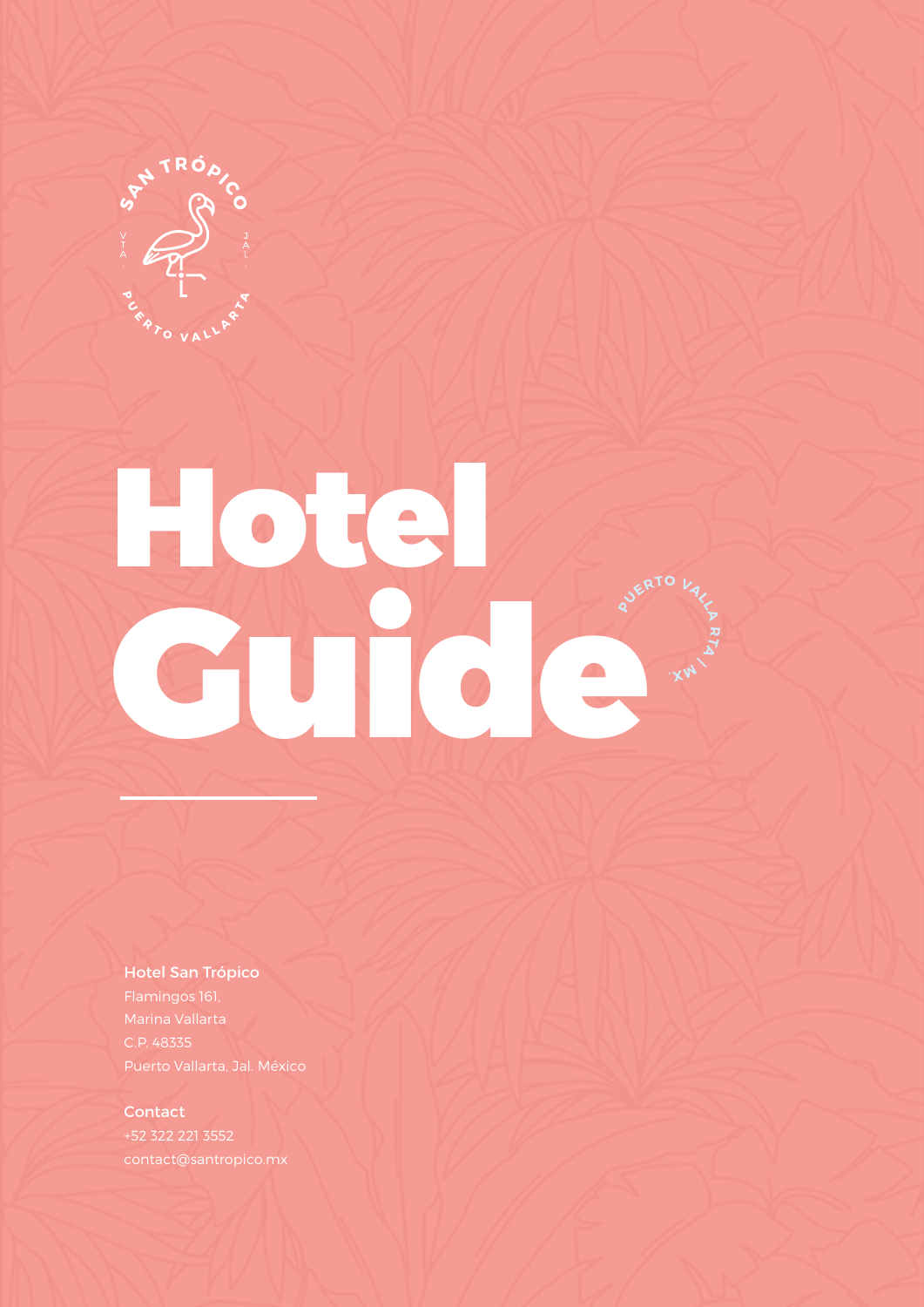

We want to help you get settled in **San Trópico** so we created this guide that will make it alleasier for you. You´ll find places to explore in **Puerto Vallarta**, where to dine and drink in the neighborhood and a quick start to how everything operates in your suite. Please feel free to contact us at front desk if there is anything we can do to make your stay more enjoyable.

#### -The San Trópico Team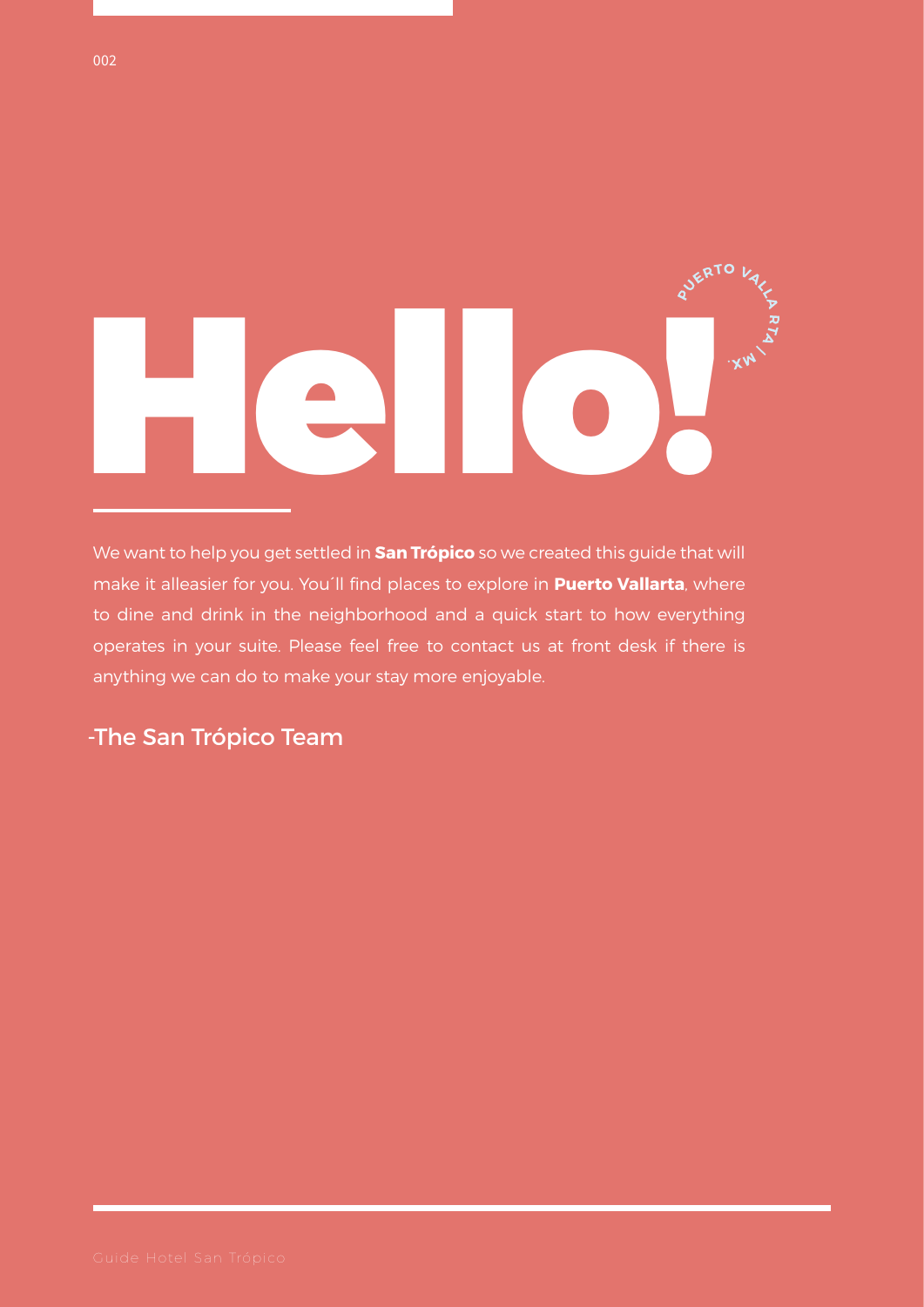# FRONT **DESK:**

**Check out is at 11:00 am**

# **2 SIMPLE RULES**

- **No smoking**
- **Quiet hours from 11 pm to 7 am**

**WIFI provided at check in**

**Emergency 911**



[www.santropico.mx](https://www.santropico.mx/es-es)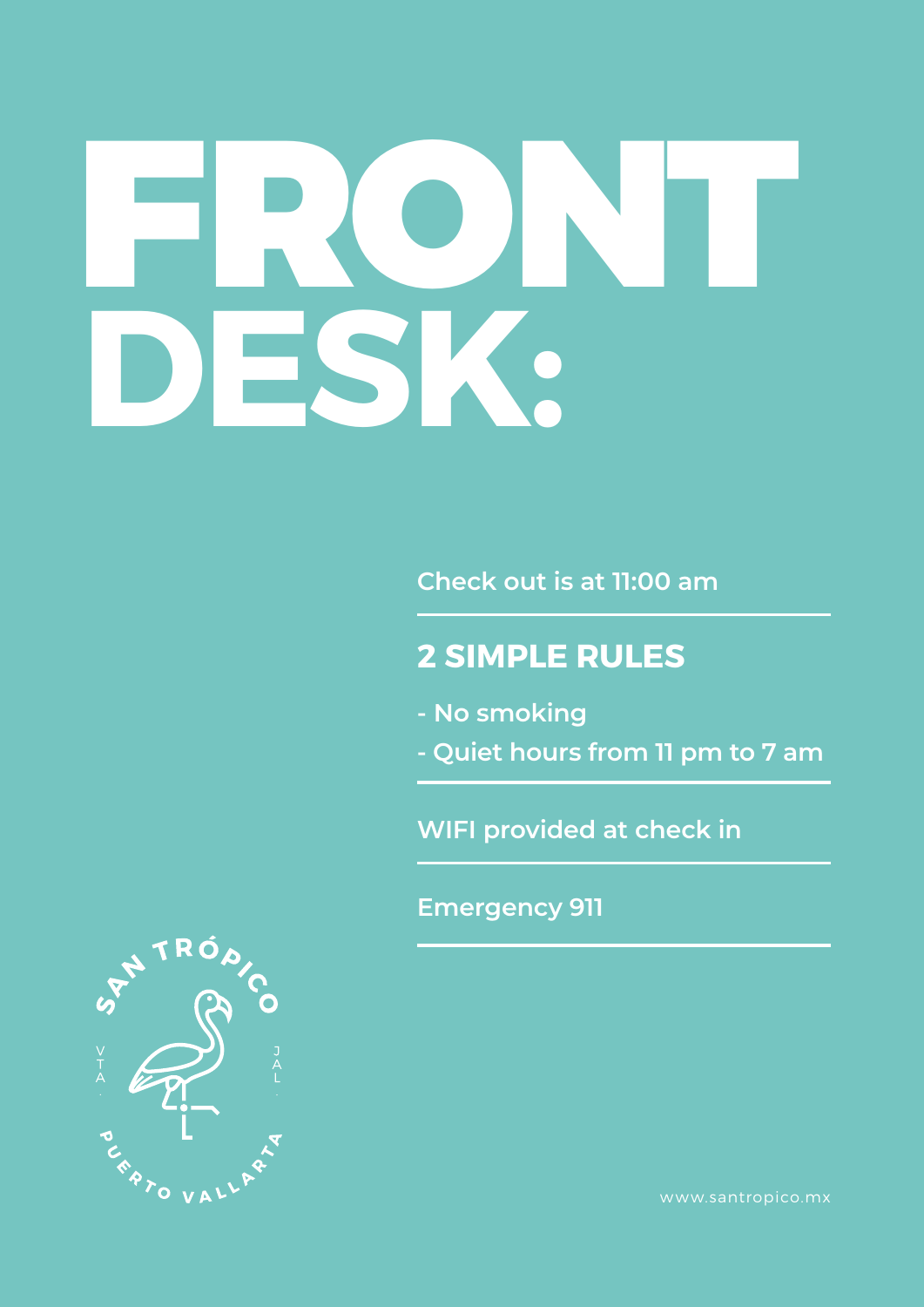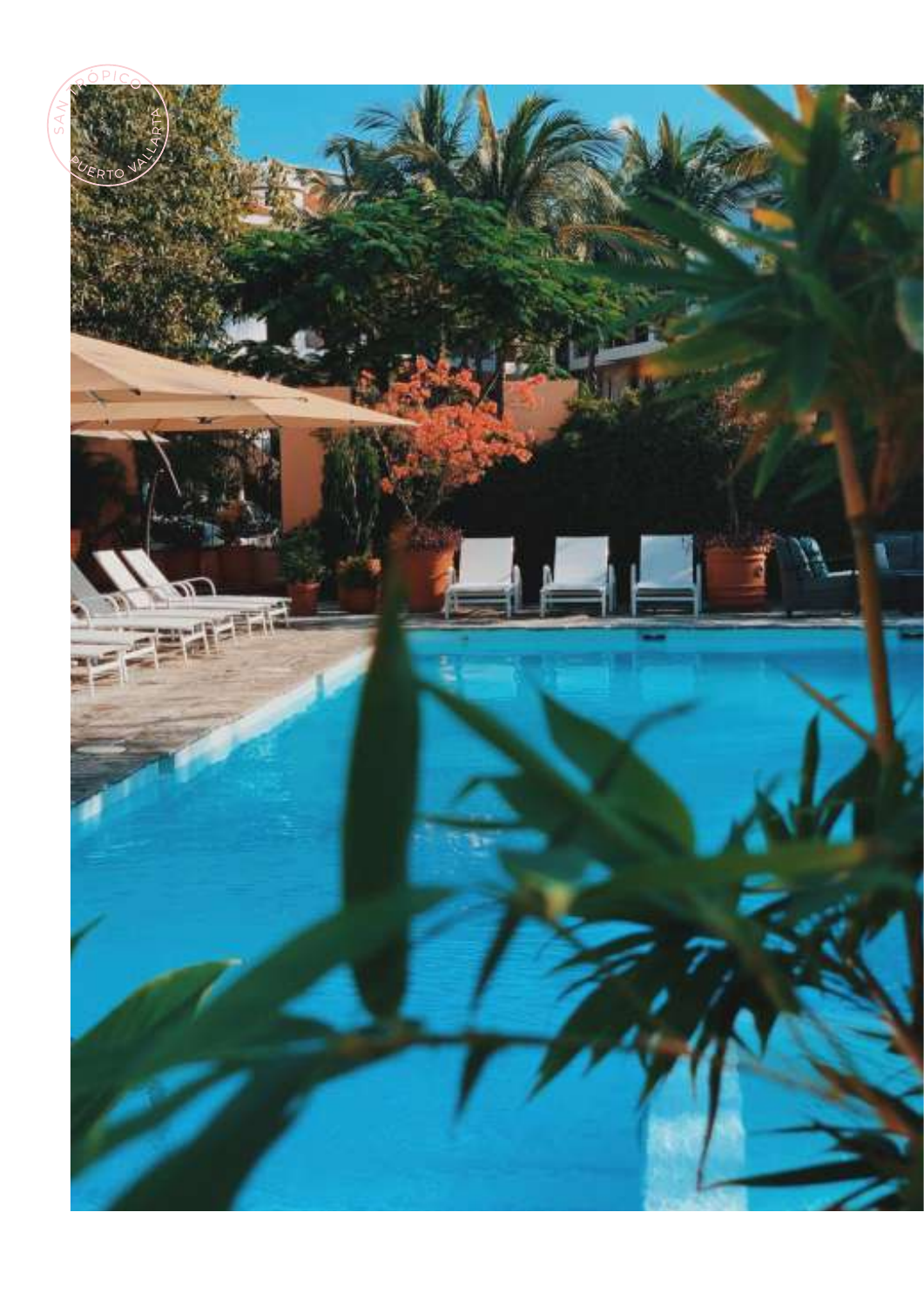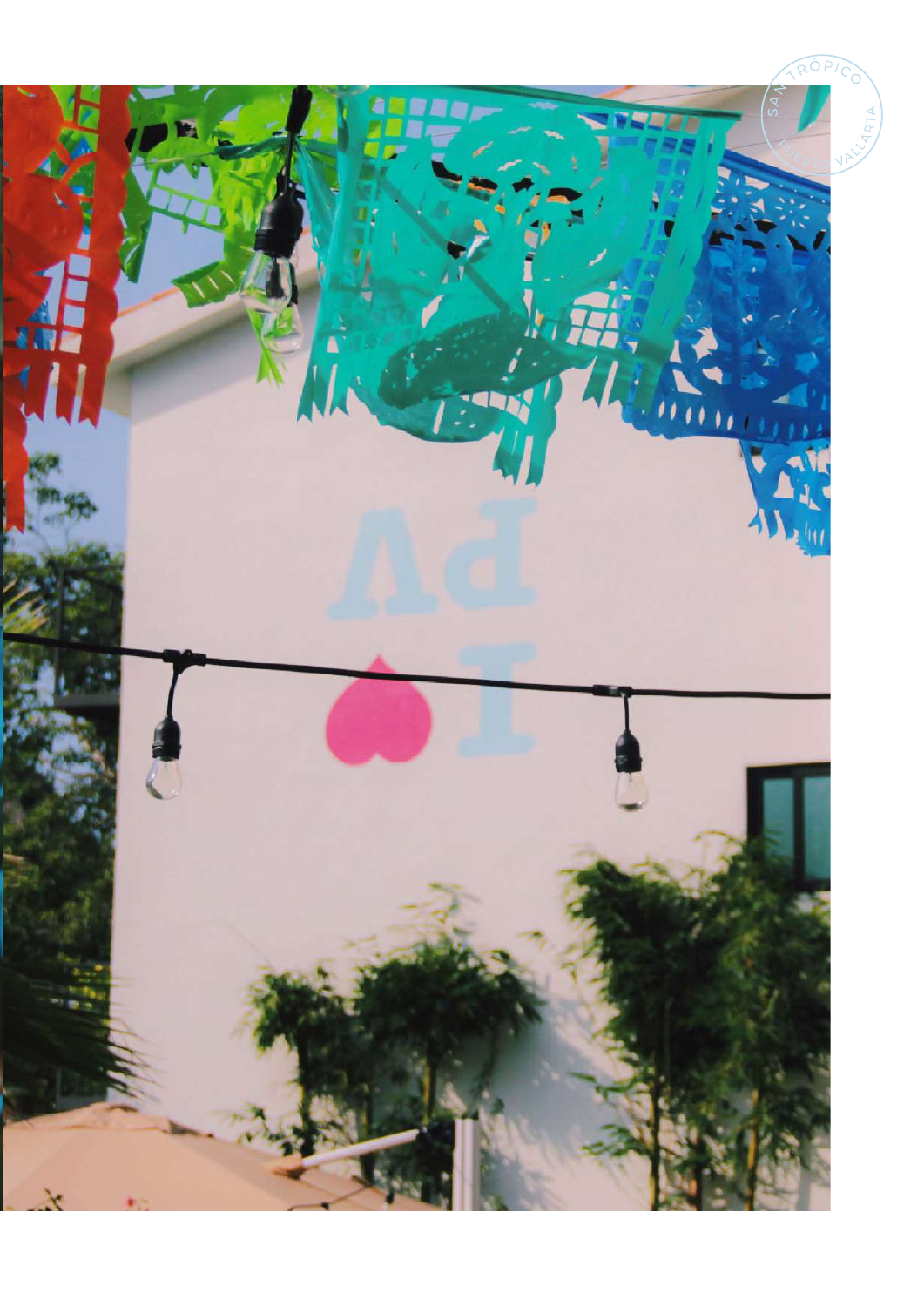

#### **PUERTO VALLARTA AT A GLANCE**

In the 19th century **Puerto Vallarta** was a fishing town whose main income came from fishing and the export of bananas, corn, beans, and coconuts. In 1880 the estimated total population was around 1,500 people, but by 2010 that figure was 255, 725. Today there are over 300,000 people living here. The "friendliest city in the World" offers everything from water to mountain activities, golf courses, trendy beach clubs, fine dining, fun neighborhoods and nearby surfing towns with their own cultural movement. **Puerto Vallarta** is a year-round tropical paradise and a young vibrant city with the ease of a laidback beach lifestyle.

#### **DID YOU KNOW?**

- Puerto Vallarta is situated on the Pacific Ocean's Bahía de Banderas.
- Banderas Bay is one of the deepest bays in the world (at over 900 meters) as well as being one of the largest.It´s coastline runs for 42 miles (68 km), 25 (40) of them in Puerto Vallarta.
- The Night of the Iguana (John Huston) which shot to fame in the 1960's put Puerto Vallarta on the map; it was where Richard Burton and Elizabeth Taylor met.
- **•** With its sunshine and humidity, tropical fruits are grown here like bananas, mangoes, pineapples, star fruit (carambola), pomegranate, guava and passion fruit (purple granadilla).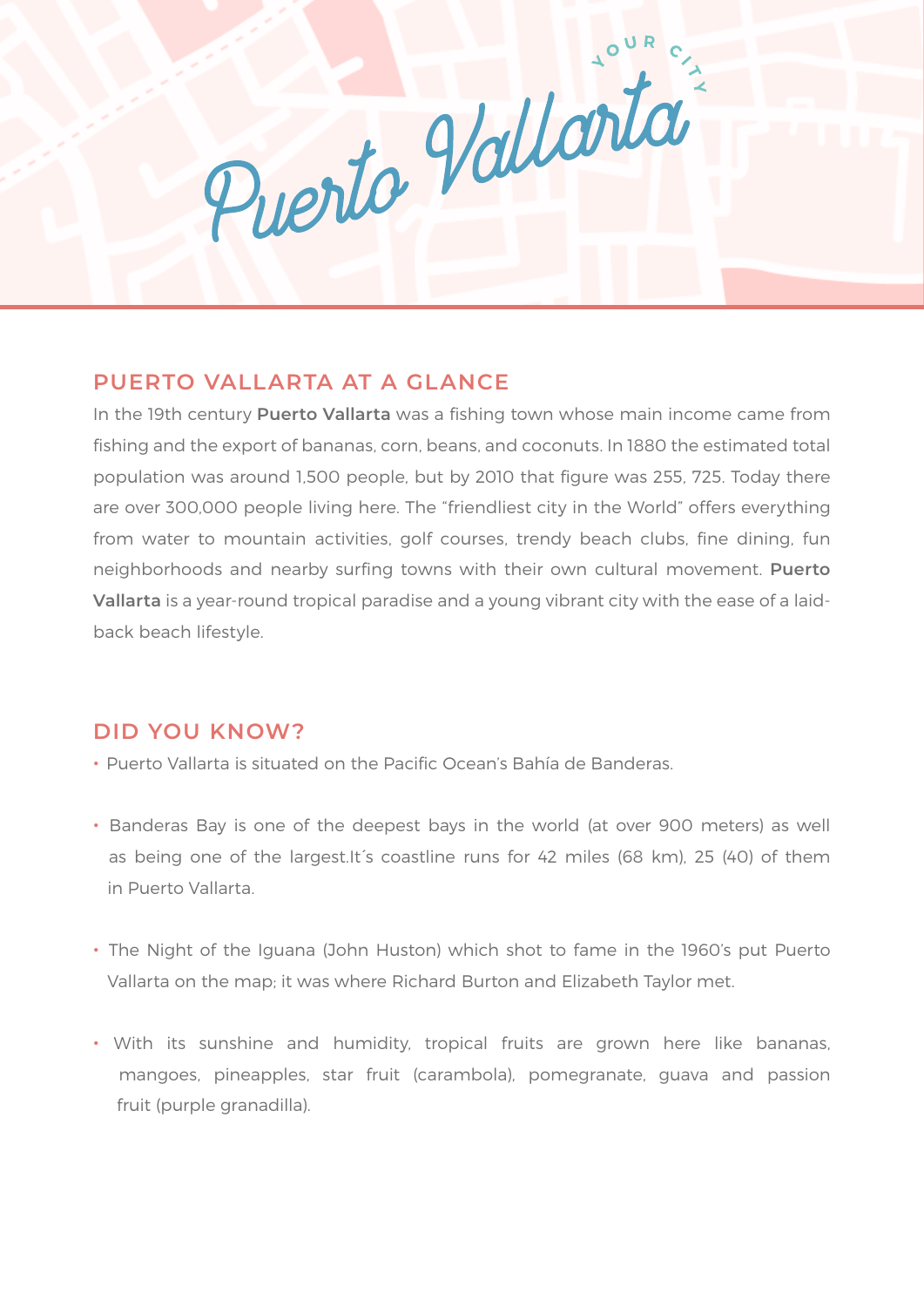### **EXPLORE**

#### **• Botanical Garden**

Km. 24 marker of Highway 200, Carretera Puerto Vallarta a Barra de Navidad 30 min from Old Town PV.Botanical collections in a safe environment with viewing trails and the most complete collection of Mexican orchids anywhere in Mexico.

#### **• Sayulita Beach**

A sleepy little beach town 25 miles north of Puerto Vallarta along the Riviera Nayarit. This small town is known for its relaxed hippy vibe, a rich Huichol artisan culture and a town square that is totally walkable and perfect for shopping. Sayulita Beach is one of the few places along the coast with great waves, making it a hotspot for surfing.

#### **• Yelapa Beach Town**

Cabo Corrientes, Banderas Bay Probably Mexico´s last authentic beach town. A car-free fishing village at the southernmost cove of Bandera´s Bay that is so off the radar that you have to get there by boat. You can take a water-taxi or a charter. No chain restaurants there, just locally owned places.

#### **• Downtown Vallarta El Malecon**

Get a feel of going in a car driving over cobblestone, as this the oldest part of town is how Vallarta was at first in the days of being a fishing town. Enjoy a beautiful view of the bay and incredible sunsets sitting comfortably at a restaurant, coffee house or ice-cream store.

#### **• Romantic Zone "Old Town"**

This charming neighborhood offers a variety of restaurants, excellent cultural opportunities and the most popular beach in the city: Playa Los Muertos.

#### **• Marietas Island with Vallarta Adventure**

Just imagine a volcano in the ocean, with a hole in it, with a beach in the hole, that you can swim to. Sure, you have to join a cruise line to get there and it´s an all-day trek, but it´s well worth it.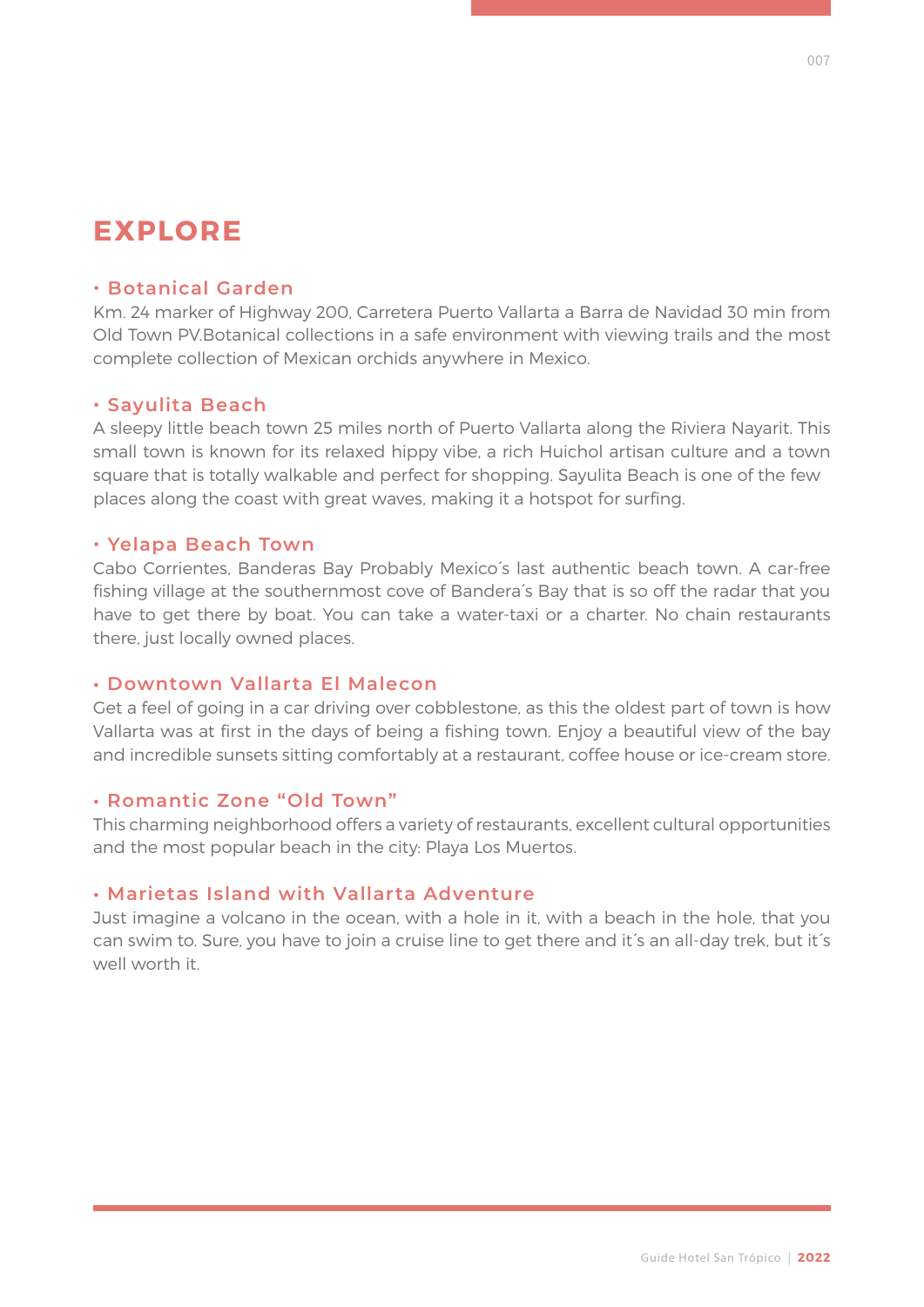# **EAT AND DRINK**

#### **• Café Des Artistes**

#### \$\$\$ Guadalupe Sánchez 740, Centro, Puerto Vallarta.

Owned and operated by famous Chef Thierry Blouet this fine dining prestigious restaurant serves mexican inspired French cuisine with great attention to detail.

#### **• El Dorado**

#### \$\$\$ Playa Los Muertos

#### Pulpito 102 Col. Emiliano Zapata

Sun bathing and relaxing at the lounge chairs while enjoying an ice cold Pacifico beer and an order of Fresh Fish Ceviche at this restaurant beach club is a must. Serves simple delicious Mexican food.

#### **• El Trío**

#### \$\$ Guerrero 264, Col. Centro

Mediterranean food restaurant with a small open garden and a beautiful water fountain, tropical plants, and paintings from local artists, the setting creates a warm ambiance with a European Style. This is one of Vallarta´s iconic restaurants, Chef Bernhard Guth and Chef Ulf Henriksson have made a great contribution to the dining scene of Puerto Vallarta by sharing their knowledge and experience with local chefs.

#### **• Pipis**

#### \$\$ Guadalupe Sanchez 804, Centro, Puerto Vallarta, Jal.

Traditional mexican food and casual, fun dining. Enjoy the fabulous margaritas, guacamaole and shrimp dishes, as well as the enchiladas. Be prepared for some mariachi entertainment.

#### **• Le Kliff**

\$\$\$\$ Carretera a Barra de Navidad Kilómetro 17.5, Mismaloya Boca de Tomatlán, 48394 If you are looking for a romantic Oceanside experience this restaurant has put together fine dining with a breathtaking view located over the mountains of Puerto Vallarta. Plan ahead to do a sunset dinner there and it will be an experience you will never ever forget. Contemporary Mexican gourmet cuisine and premium spirits paired with an imposing beach front crag, it just can´t get any better than this.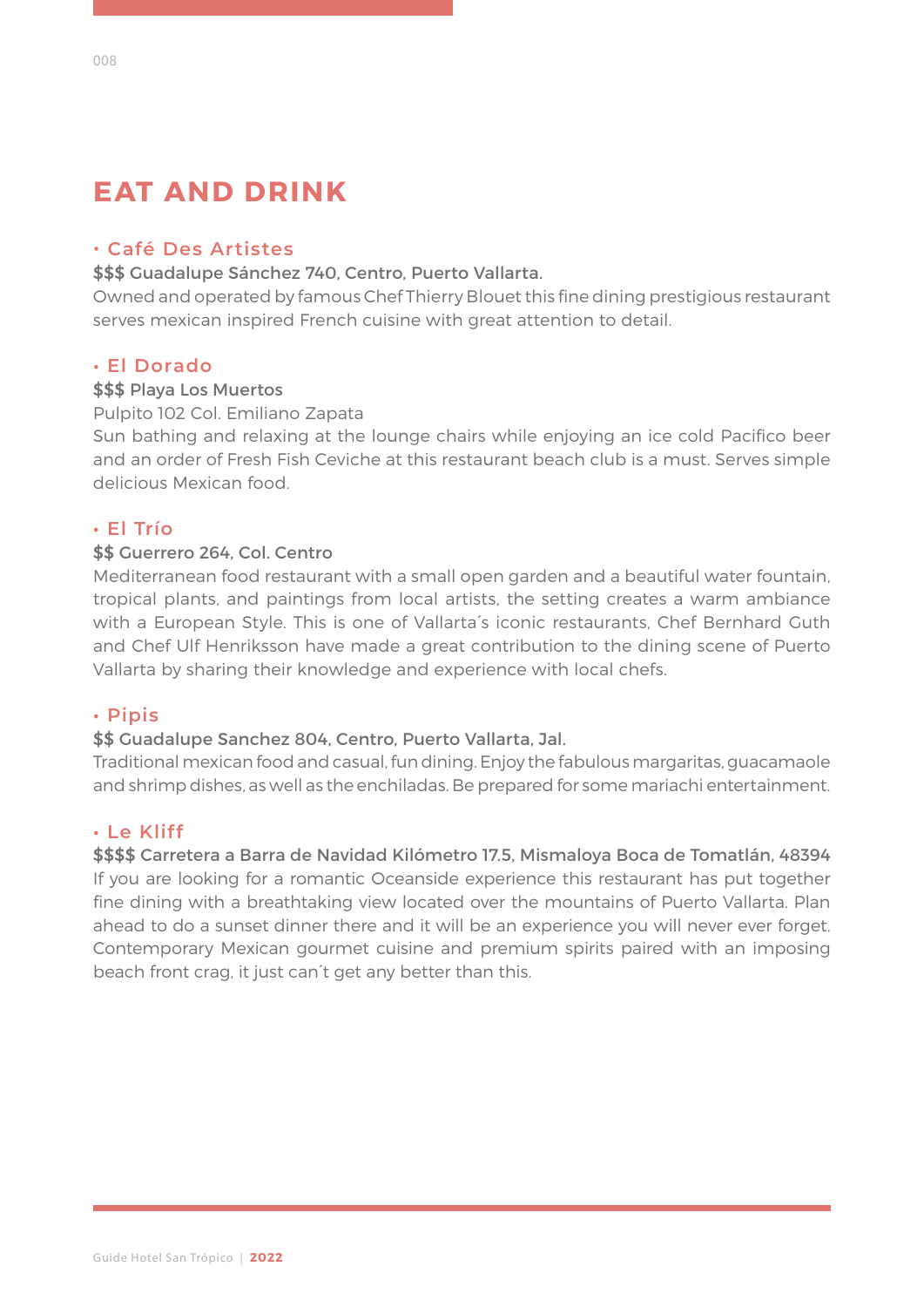# **EAT AND DRINK**

#### **• Archies Wok**

#### \$\$ Francisca Rodríguez 130, Emiliano Zapata, 48380

Archie's Wok has been legendary in the Banderas Bay for serving vibrantly original Asia fusion cuisine influenced by the exotic flavors of Thailand, the Phillipines and the Pacific Rum. Archie´s continues to be one of the bay´s most beloved, longtime established restaurants.

#### **• 116 Pulpito**

#### \$\$ Púlpito #116, Emiliano Zapata, 48380

A gastro-pub with a hip indoor space and sidewalk terrace located near the beach in the romantic zone. It´s the place to enjoy Spanish tapas, "pinchos" as well as delicious pizza and seafood.

#### **• Lamara**

#### \$\$ Hamburgo esquina Liverpool 48310

This little seafood restaurant designs their own recipes, they serve healthy delicious fresh food, having many vegan options as well.

#### **• Palmar Seafood**

\$\$ Ignacio L. Vallarta #268B 48380 Fresh and grill seafood

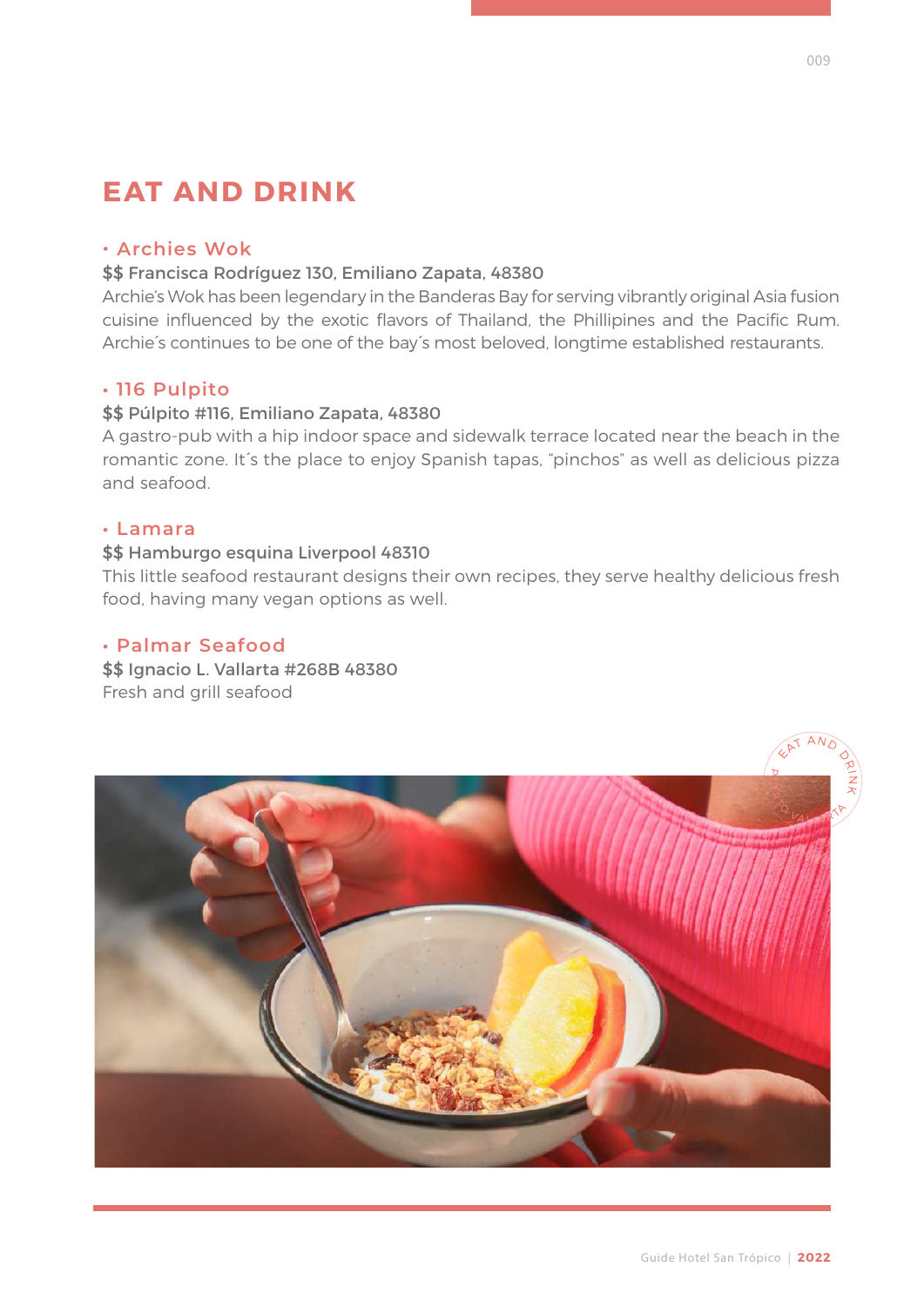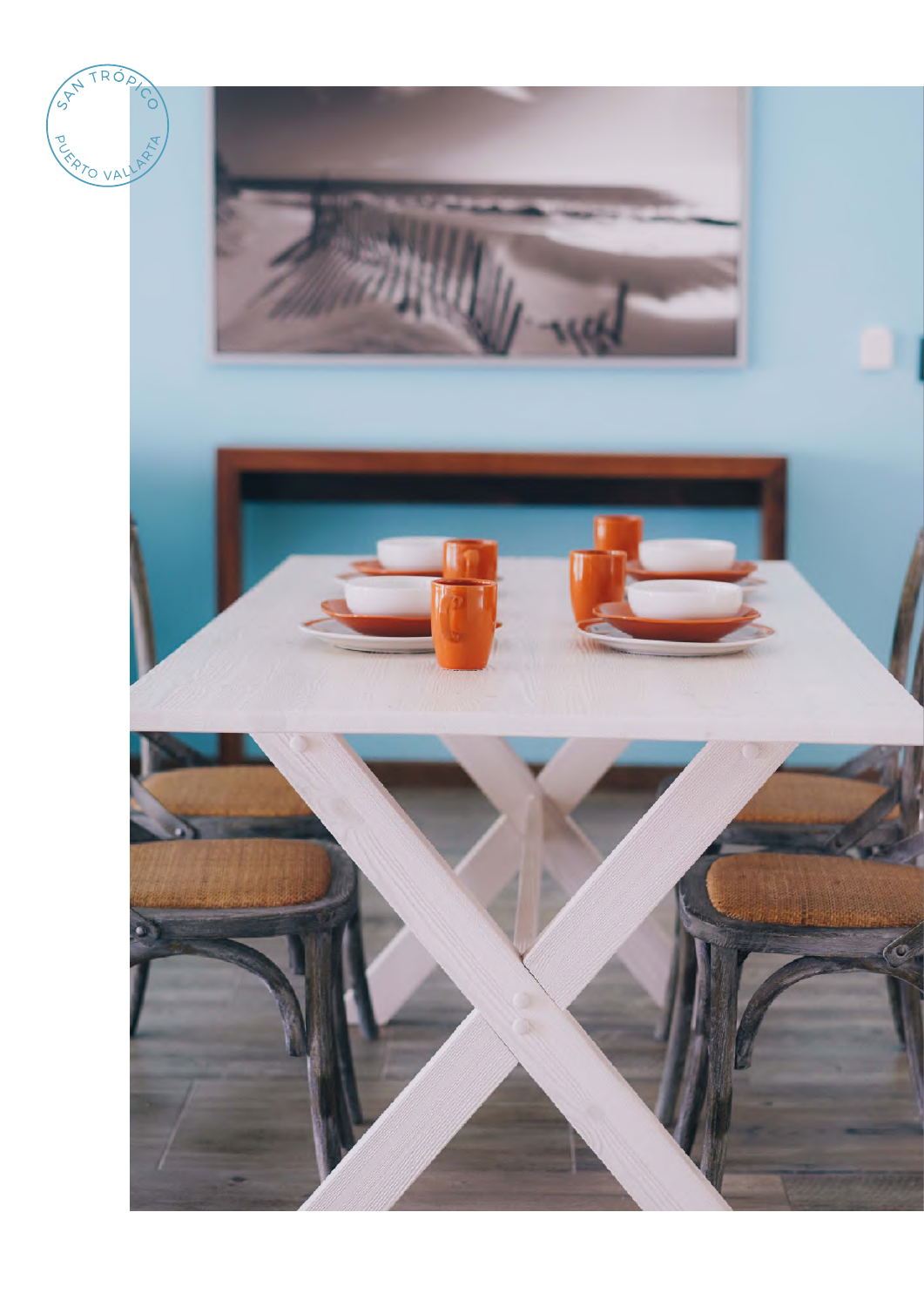

San Trópico Petit Hotel and Peaceful Escape is located in one of the most prestigious and safe residential neighborhoods in Puerto Vallarta; "The Marina". It is a fairly small residential area which makes it easy to move around, everything is within walking distance or a fun short ride in one of our Specialized™ bicycles.

One of the most attractive features of this neighborhood is the 18 hole golf course. The international airport is only 10 minutes away, the beach is also only 10 minutes away from the hotel by foot. There is a beautiful marina with many sailboats and yachts where you can relax at any of the restaurants and enjoy a nice meal with a great view.

### **BREAKFAST + LUNCH**

#### **• MR Cream Waffles and Pancakes**

#### \$\$ Condominios Marina Sol S/N local 4, Marina Vallarta.

Since 1998 "Mr. Cream" has been serving a truly delightful variety *(over 70 items)* of breakfast favorites; pancakes with fresh strawberries and whipped cream, traditional Mexican chilaquiles and eggs.

#### **• Barra Light (Salad Bar)**

#### \$\$ Plaza Neptuno, Marina Neighboorgood,

A big salad bar where you can choose the ingredients you want in your plate and you can always get some extra add-ons. A very healthy place and great option for lunch.

#### **• Natureza**

#### \$\$ C. Popa Local 1, Marina Neighboorgood,

Foodie & Coffee from Puerto Vallarta. Experts in salads, paninis, smoothies, coffee, crepes and desserts. 13 years sharing moments with you.

#### **• 8 Tostadas; Mexican Seafoof**

#### \$\$ Quilla esquina Proa Local 28-29, Marina Vallarta.

This place is a ceviche house like no other, with the freshest seafood and original taste of local food, no wonder why it´s the locals favorite spot. House specialties include shrimp, ceviche, and marlin tostadas, as well as tuna sashimi.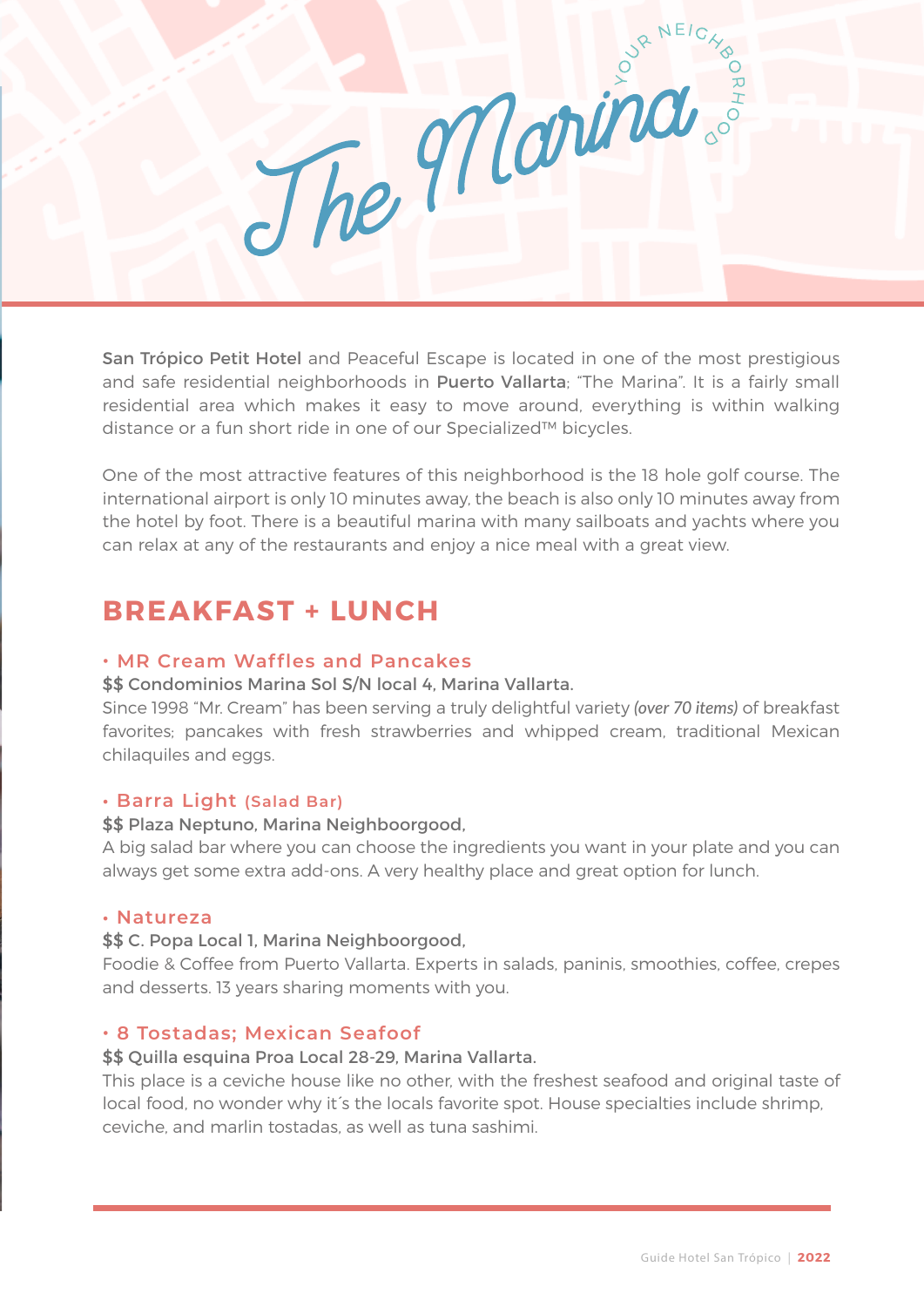## **DINNER AND DRINKS**

#### **• Sonora Grill Steakhosuse**

#### \$\$\$\$ Av Paseo de la Marina 126, Nima Bay, Marina Vallarta,

This steakhouse is sophisticated and chic with unparalleled service. The steak is always on point but you can also find seafood and great drinks made by a mixologist. They serve Prime, Akaushi and Organic steaks a distinctive quality only of the best steakhouse restaurants of the world.

#### **• Bennito´s**

#### \$\$ Paseo de la Marina 121, Nima Bay Local 21

This panini bar with a relaxed ambiance is Vallarta´s favorite place to meet on the weekends. There is always live music or a DJ and a great variety of artisan beers.

#### **• Portobello Italian Fine Dinning**

\$\$\$ The best place in the neighborhood to enjoy a fine Italian diner while admiring the marina from its privileged spectacular view. Portobello Chef´s use family recipes to create homemade pastas and sauces that are featured throughout their extensive menu of traditional Italian fare.

#### **• Almacen Cocktail**

#### \$\$\$ Nima Bay local 7-8

Menu based in organic ingredients, you can eat seafood , meat, delicious burgers, pizza, salads, vegetarian lasagna and pastas. With a very complete and varied menu, this place has a great bar where you can catch a game with a good bear or drink.

#### **• Oki Sushi**

\$\$ Blvd. Francisco Medina Ascencio No. 3987-9, Puerta Vallarta Plaza, Business Zone - Hotel ONE This comfortable small Japanese sushi place has great prices and very good service.

#### **• Victor´s Place Café Tacuba (Mexican food)**

#### \$\$ Marina Boardwalk

This place is well known for Victor the owner who drinks a tequila with every new guest. They serve traditional simple Mexican dishes from quesadillas, enchiladas, chicken fajitas, grilled seafood and salads. Great ambiance, guests return year after year to the same place during their vacations.

#### **• Chappy´s Sport Bar**

#### \$\$ Marina Boardwalk

The sports bar preferred by Canadians and Americans since they always have all the hockey games and American football. Enjoy any drink you like and party with the chappy´s gang.

#### **• La Terraza Di Roma**

#### \$\$\$ Marina Boardwalk

Traditional Italian menu with a great terrace that sits on the water. Under the terrace lives the local gator which you can spot most of the time during your visit in the afternoons.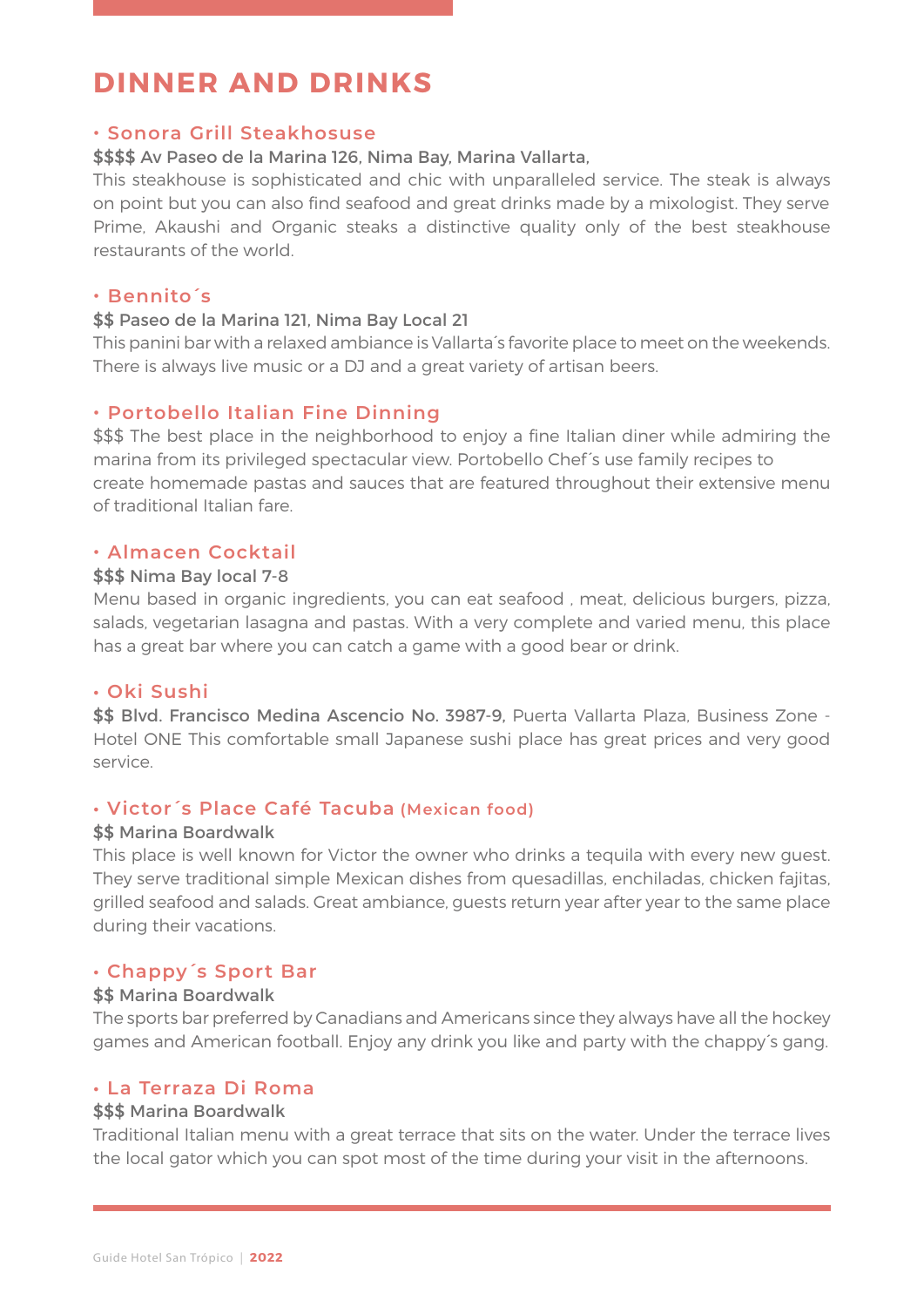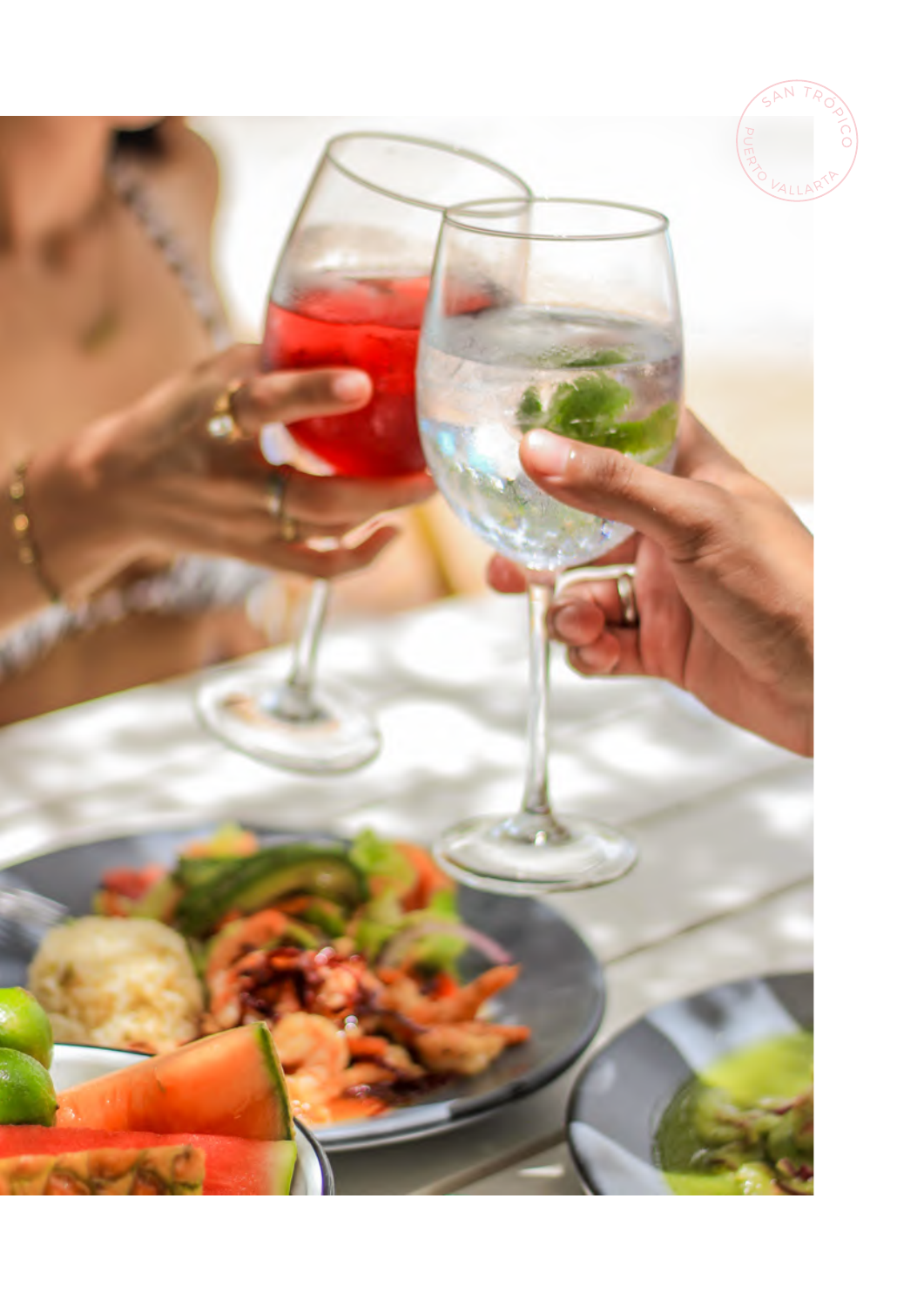

Welcome! Here's is where you'll find all the information you need to make yourself at home.

#### **• Amenities**

- Heated outdoor pool all year
- Free private parking is possible on site *(reservation is no needed)*
- Maid services
- Pets are allowed, charges may be applicable. *(up to 5 kilos)*
- Air conditioning
- Jacuzzi
- Designated smoking area

#### **• Food and Drink**

- Bar
- Snack-bar
- Breakfast
- BBQ facilities
- Lunch

#### **• Kitchen**

In the kitchen, you´ll find all the basics you need to prepare any meal you like, including pots, pans and knives. Please help yourself!

#### **• Entertainment**

Feel free to use the TV. English speaking TV Chanels available.

#### **• Bathroom**

The bathroom is stocked with organic artisan made shampoo, conditioner and soap.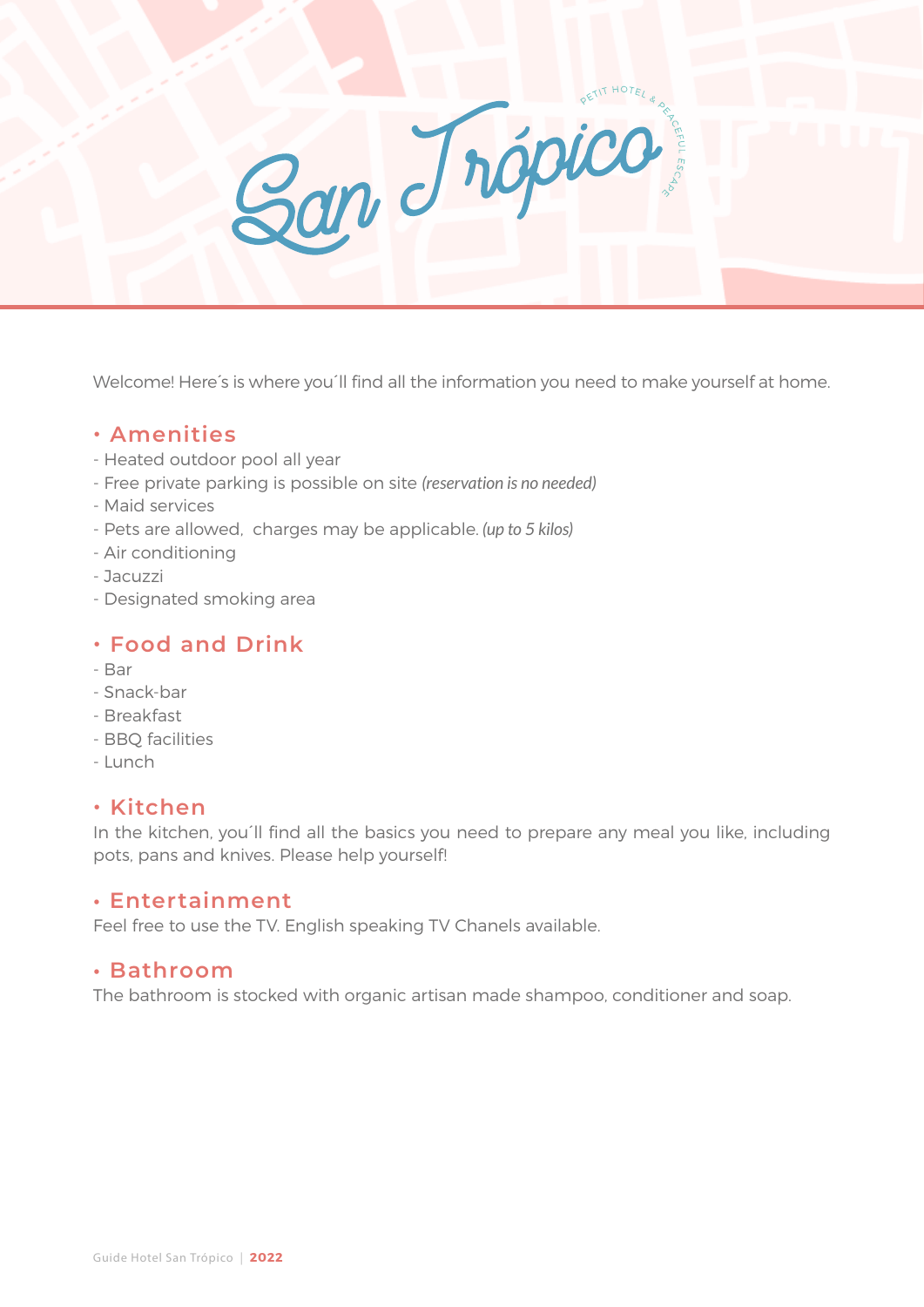# **BASICS**

#### **• Groceries**

Soriana, Plaza Marina, Marina Neighborhood

#### **• Pharmacy**

Farmacia del Ahorro Marina Neighborhood.

#### **• Liquor**

You can buy liquor, beer and wine at La Europea Store

**• Activities** Specialized™ bicycles

# **GETTING AROUND**

#### **• Car**

It´s not too hard to find street parking outside. You´ll need a car to explore outside the city.

#### **• Public Transit**

You´re better off taking an Uber or taxi to get to other destinations than the main bus system.

#### **• Taxi**

We recommend using Uber, but you can also flag a taxi down most places in Puerto Vallarta and they only accept cash.

#### **(322) 221 2435**

#### **• Airport**

We are just 5 minutes away from the airport.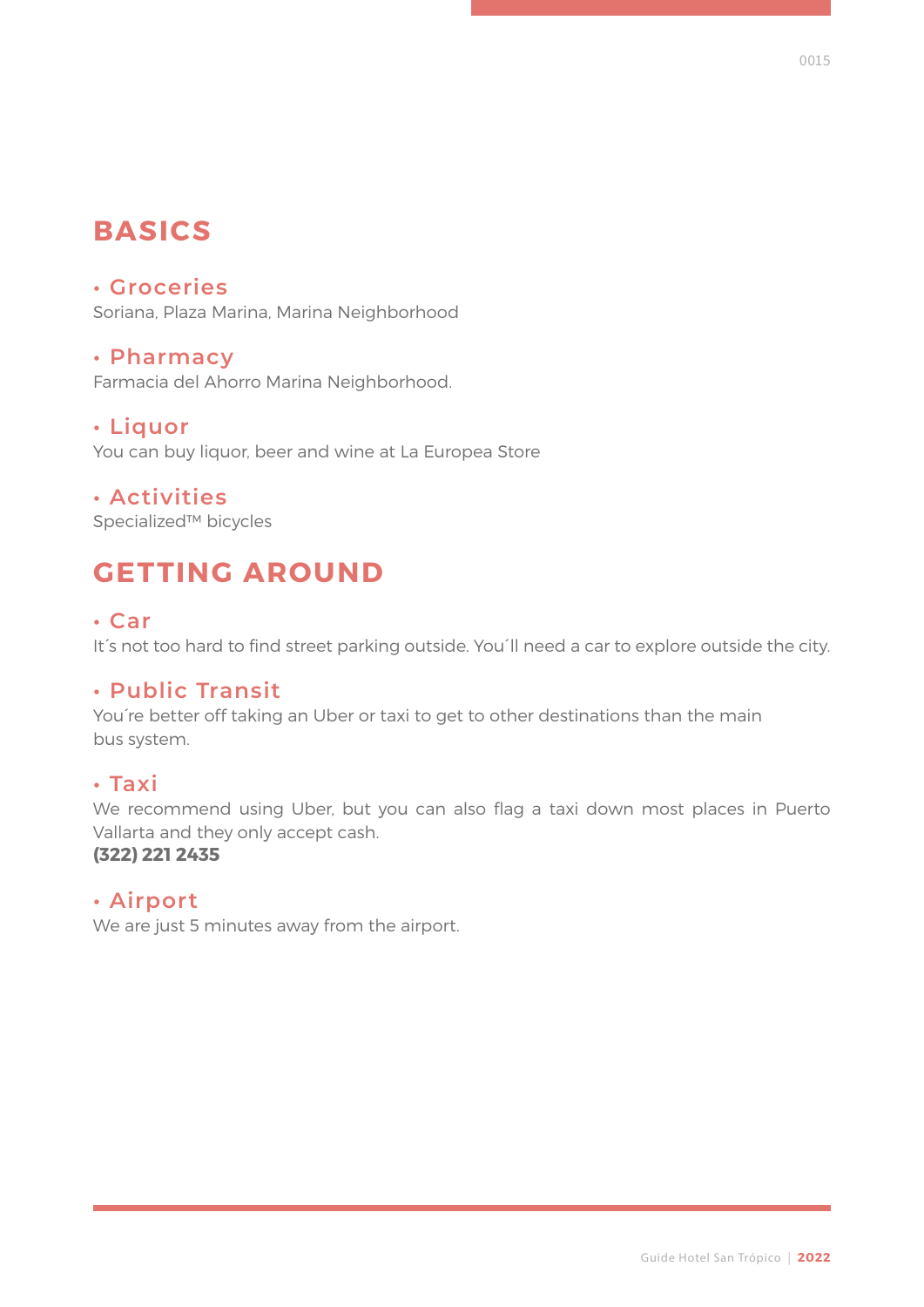# to a Better Way to Stay. Say

to a Better Way to Stay.

**San Trópico Petit Hotel** was created for a new kind of traveler: one who wants the freedom to cook any meal in a fully-equipped kitchen, one who wants to explore a tropical paradise and enjoys a healthy lifestyle, one who wants to feel utterly pampered, one who is tired of carbon copy hotel chains and one who likes to enjoy privacy with peace and quiet in a privileged location.

Your space is more like an apartment and it´s equipped with crisp white linens, high speed wi-fi, kitchen essentials and top of the line amenities so you can feel right at home.

Need anything during your stay? Don´t hesitate to come up to our front desk. We will be happy to help you in any way that we can. **Welcome to a new way to travel.**

Share your ideas… We want to make sure you have the best stay possible. Feel free to tell us anything that would make your stay better: **contact@santropico.mx**

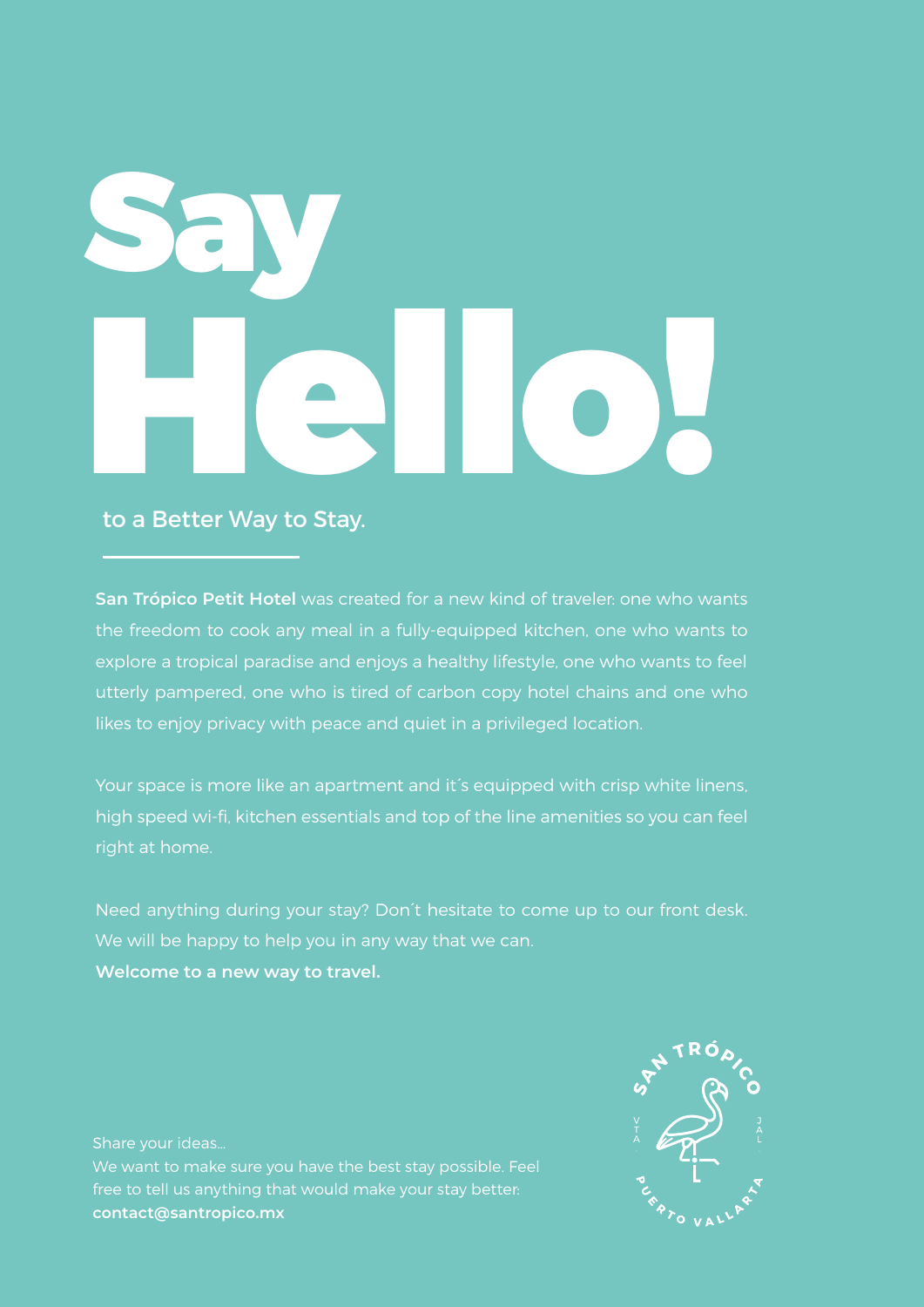